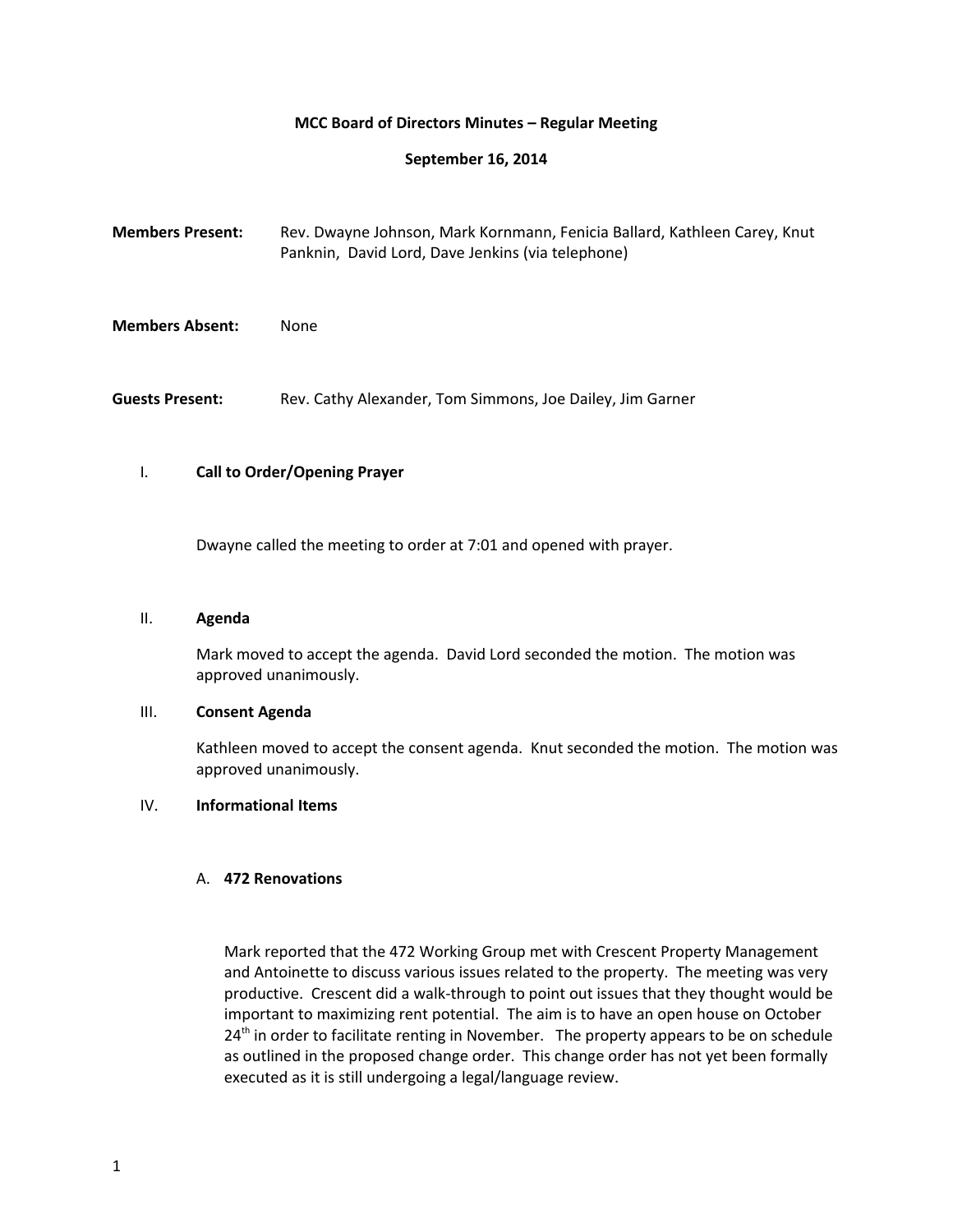David Lord moved to affirm the prior vote taken by email to authorize spending up to \$3,000 from capital projects for the purpose of hiring Mark Ringel's firm to assist in subdividing the 472 and 474 property. [This is to be done in order to facilitate a three unit certificate of occupancy being issued for 472 and to assist in the corresponding easement issues]. Kathleen seconded the motion. The motion was approved unanimously.

Mark Kornmann reported that Mark Ringel has to be given the final survey and that Mr. Ringel thinks the process will be expedited in such a way that he can get the necessary permits for rental prior to November. Mr. Ringel will present different options to the Church for addressing the easement issue.

The 472 Working Group and Trustees will continue to address issues related to providing internet and security to the 472 property.

### B. **Trustees**

The Trustees are currently working on addressing the issues related to grading in the electrical room as well as window washing and landscaping. The painting of the sanctuary room looks good. Brian Scott met with Uncle Skeeter and they are planning to come out to the Church and redo some of the work on the roof.

### C. **Treasurer's Report**

Kathleen reported that we are still waiting for material and answers from Katz regarding bookkeeping issues. As a result, we are moving forward with a process to find a different CPA to review the books.

August was a particularly trying month in terms of revenue. One thing that did help is that there were five Sundays in the month. This being said, we are doing well overall in terms of income compared to expenses. We are in a net positive of \$12,000 for the year, even though we are not making budget. This number is slightly skewed because over \$8,000 has been taken from contingency/reserves to assist with the mortgage on a monthly basis while 472 has been under construction. Once 472 has renters however, the income should completely cover the mortgage.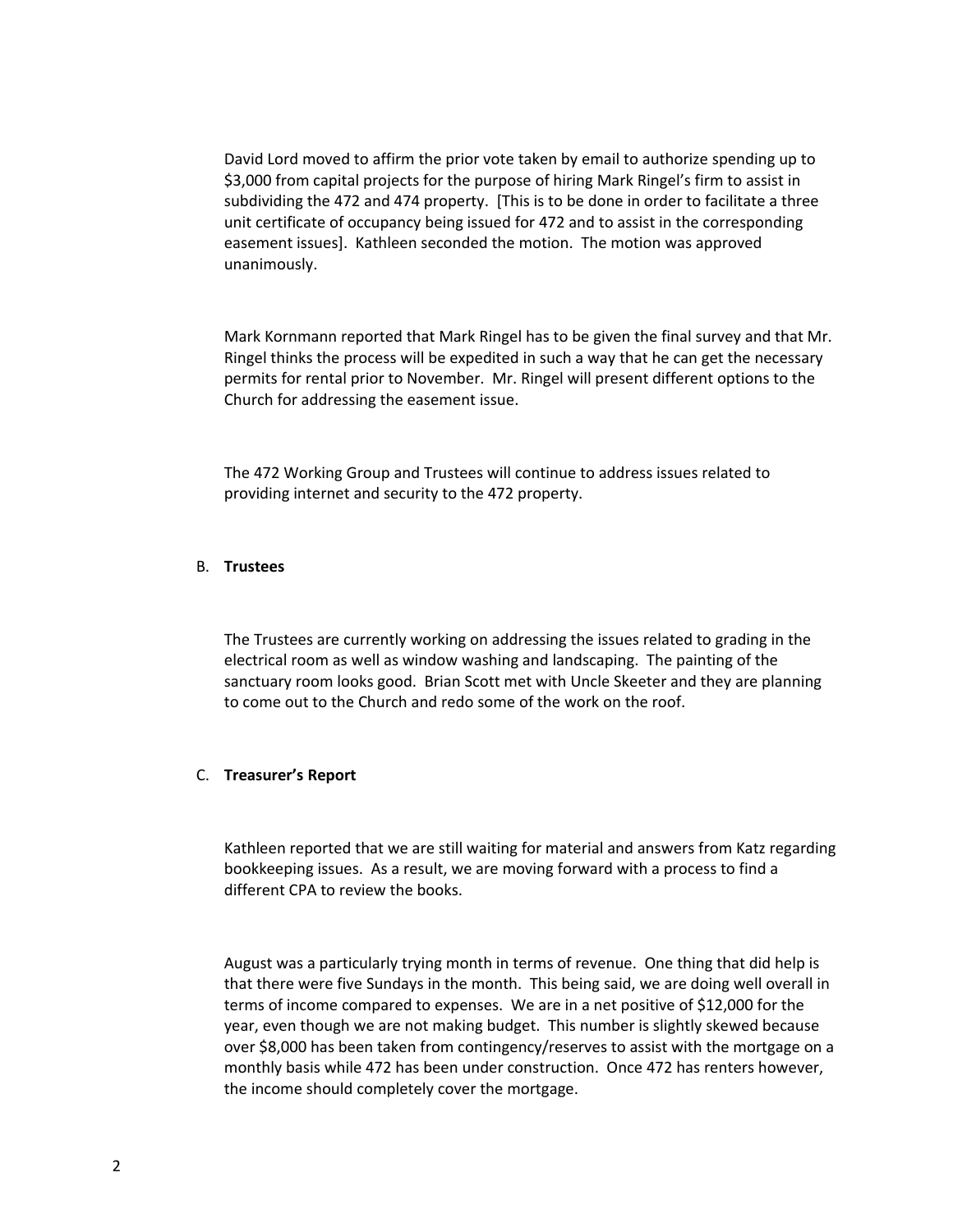David Lord moved to accept the Treasurer's Report. Fenicia seconded the motion and the motion was approved unanimously.

## D. **Congregational Meeting**

In preparation for this year's congregational meeting, Board members should brainstorm a list of accomplishments from the prior year. Rev. Cathy distributed a list of members who will receive a letter asking whether they want to retain their membership in MCCDC. This is the annual roll review that is done in accordance with the bylaws. Board members should review this list and provide feedback to Cathy.

## E. **Clergy Taxes/Financial Review**

Rev. Cathy reported that while SunTrust helps us facilitate tax withholding, they can't meaningfully assist with this bookkeeping function. As a result, we need to have an accountant create an appropriate methodology for accounting for clergy taxes. This should be rolled into the financial review.

Kathleen reported that we need to have the financial books reviewed to straighten out journal entries. Katz has not given a satisfactory response which is why we are now looking to other vendors. Kathleen, Cathy, and Lance have given themselves an internal deadline of September 22<sup>nd</sup> to make a recommendation to the Board for how to proceed on a general review of the books to include the clergy tax issue. The group is looking at several different possible accountants and at least one candidate has been interviewed.

### V. **Discussion/Voting Items**

### A. **AV Proposal**

A consensus has developed that the AV proposal previously presented to the Board is an initiative that the Board supports. There is concern with financially/legally committing to this, however, prior to the income situation stabilizing with the 472 property. The total cost of the project is \$95,000. Some of the ways that we could look to funding the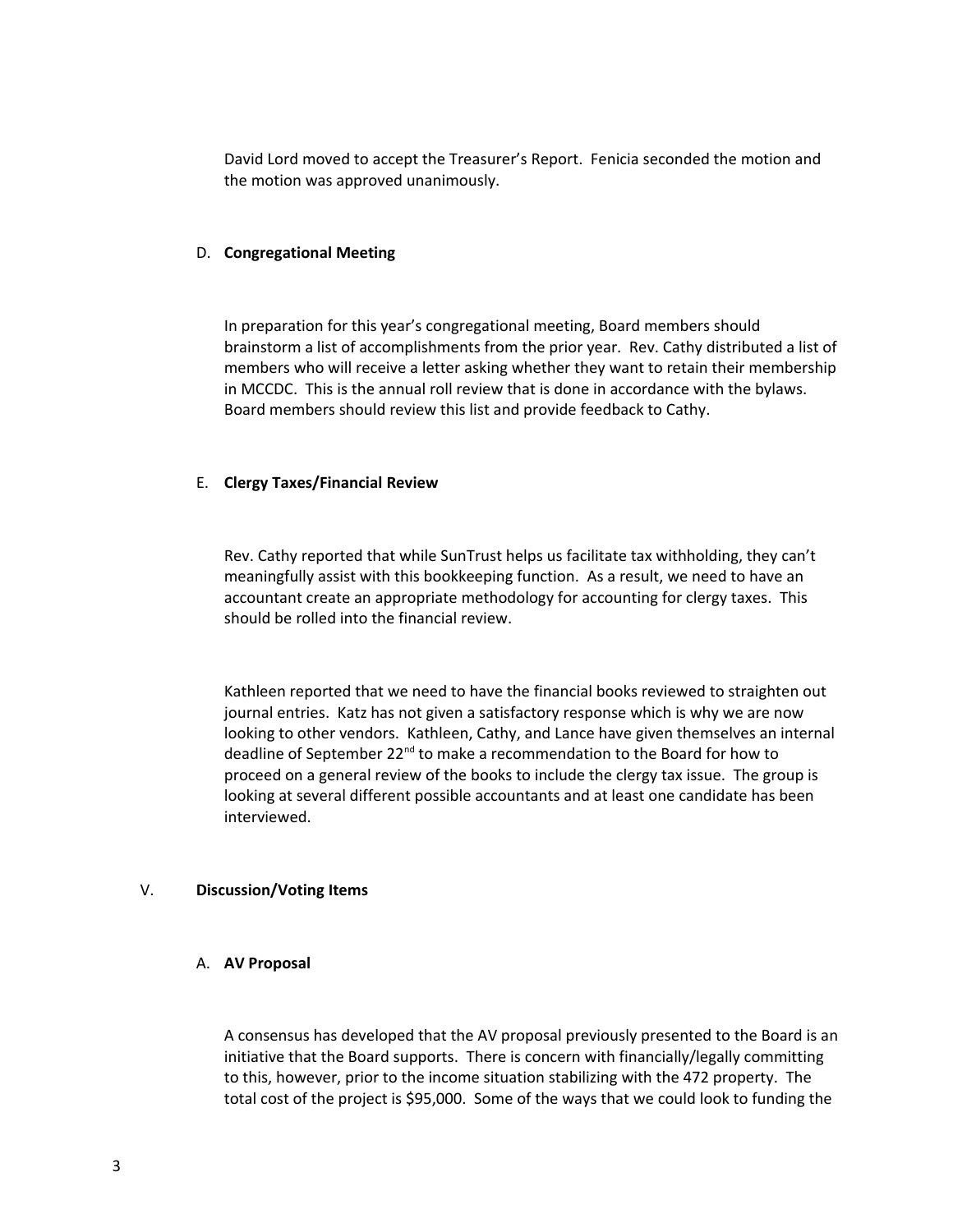proposal include: specific fundraising from the congregation, looking to capital project funds, looking to the Buchanan Fund, exploring grants, and extracting additional equity. Dwayne suggested that the year-end fundraising drive should be specific to this project – that the new AV system is a gift to ourselves, our church, and our community.

David Lord moved to approve the previously proposed AV initiative, contingent on the contract not formally being executed until the Board has approved a method of funding the proposal. The Vice Moderator is authorized to put together a working group to assist in identifying potential funding for this initiative. Fenicia seconded the motion and the motion was approved unanimously.

### B. **Restroom Parity Proposal**

Discussion occurred on the importance of ensuring that the transition to single use restrooms occurs smoothly and that there is appropriate signage as well as usher training and congregational messaging.

David Lord moved to approve the previously presented proposal on restroom parity. Mark seconded the motion. The motion was approved 6-1 (Voting yes: Rev. Dwayne, Mark, Dave Jenkins, David Lord, Kathleen Carey, and Knut. Voting no: Fenicia).

### C. **Church Growth**

Rev. Dwayne reported that the group exploring this issue has had three follow-up meetings. The conversation has centered on four issues: engagement, marketing, promoting a culture of growth, and identifying something distinctive for which MCCDC can be known. There is ongoing work on developing a distinctive logo for MCCDC. Mark has been working with one of the new members who is a graphic designer. Rev. Dwayne commented on the philosophy that a growing church needs to connect with God, each other and with the community. In 2015 we need to look at another deliberative process to address the issue of what makes MCCDC distinctive/unique in a way that can be communicated. The format for this discussion would include a congregational survey, a small group process, to be concluded with actionable items. One of the questions that we would be asking would include what is the target need for MCCDC?

Dwayne asked the Board to look at the initial report and identify anything that is missing. Church growth will be a large part of the pastor's report for the congregational meeting.